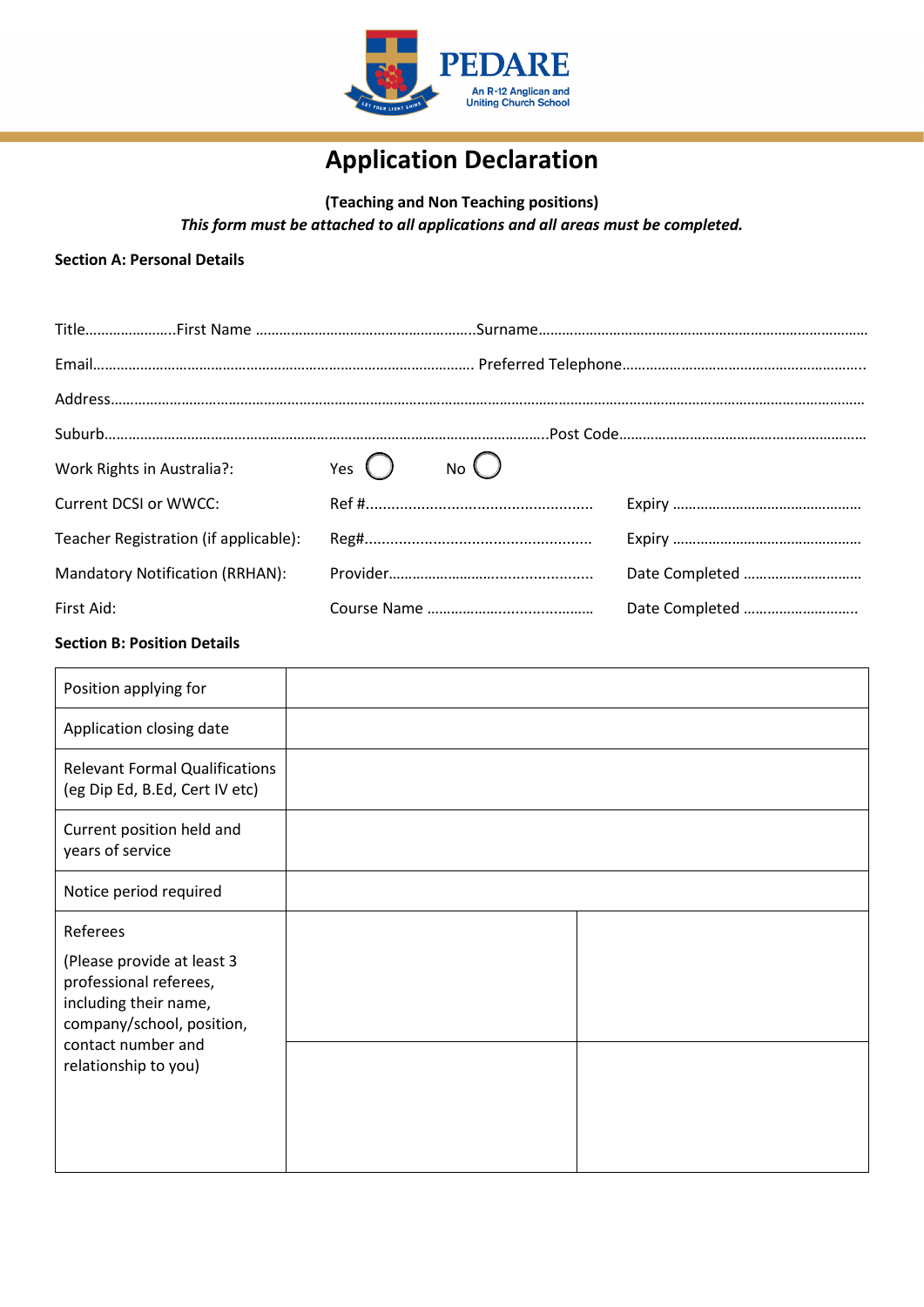

## **Section C: Declaration**

## **Please respond to the below questions and sign the declaration at the end of this form:**

| Have you ever been investigated, charged, arrested, reported or found guilty of any<br>criminal offence? (tick no where an expiation notice only was received)                                                                                                   | Yes              |     |
|------------------------------------------------------------------------------------------------------------------------------------------------------------------------------------------------------------------------------------------------------------------|------------------|-----|
| Have you ever received a written counselling, warning, been dismissed or resigned<br>following allegations of improper or unprofessional conduct or unsatisfactory<br>performance?                                                                               | Yes              |     |
| Have you ever or are you currently the subject of an investigation or any other process<br>relating to unsatisfactory performance or misconduct by you as an employee?                                                                                           | Yes (            | NO. |
| Have you ever been the subject of allegations of misconduct by you of a sexual nature<br>towards or in relation to a child (person under 18 years of age) or towards any other<br>person to whom you were responsible for providing education or other services? | Yes <sub>(</sub> |     |
| Our process includes asking referees whether there are any child protection concerns in<br>your regard. Do you foresee any problem arising from this process?                                                                                                    | Yes (            |     |
| (If applicable) Do you have any conditions on your SA Teachers Registration?                                                                                                                                                                                     | Yes              |     |

**Please note: if you answer yes to any of the above questions, you are required to provide comprehensive supporting details, including relevant documentation in order to be considered for employment. (Please attach as separate sheets)**

**If you chose not to answer one or more of the above questions, please indicate by ticking the box below that you wish to meet with the Principal/Manager People and Culture to discuss.**



☒ **I have opted not to answer one or more of the above questions and ask that a meeting be arranged between the Principal/Manager, People and Culture and myself.**

*Please note: If you request a meeting you must submit your application at least one week prior to application closing date.*

#### **Declaration:**

I understand that any false or misleading information I provide will result in me not being considered for employment or may result in the termination of my employment. I declare that I have answered this Employment Declaration Form truthfully.

Signed: …………………………………………………………………………….. Date:……………………………..